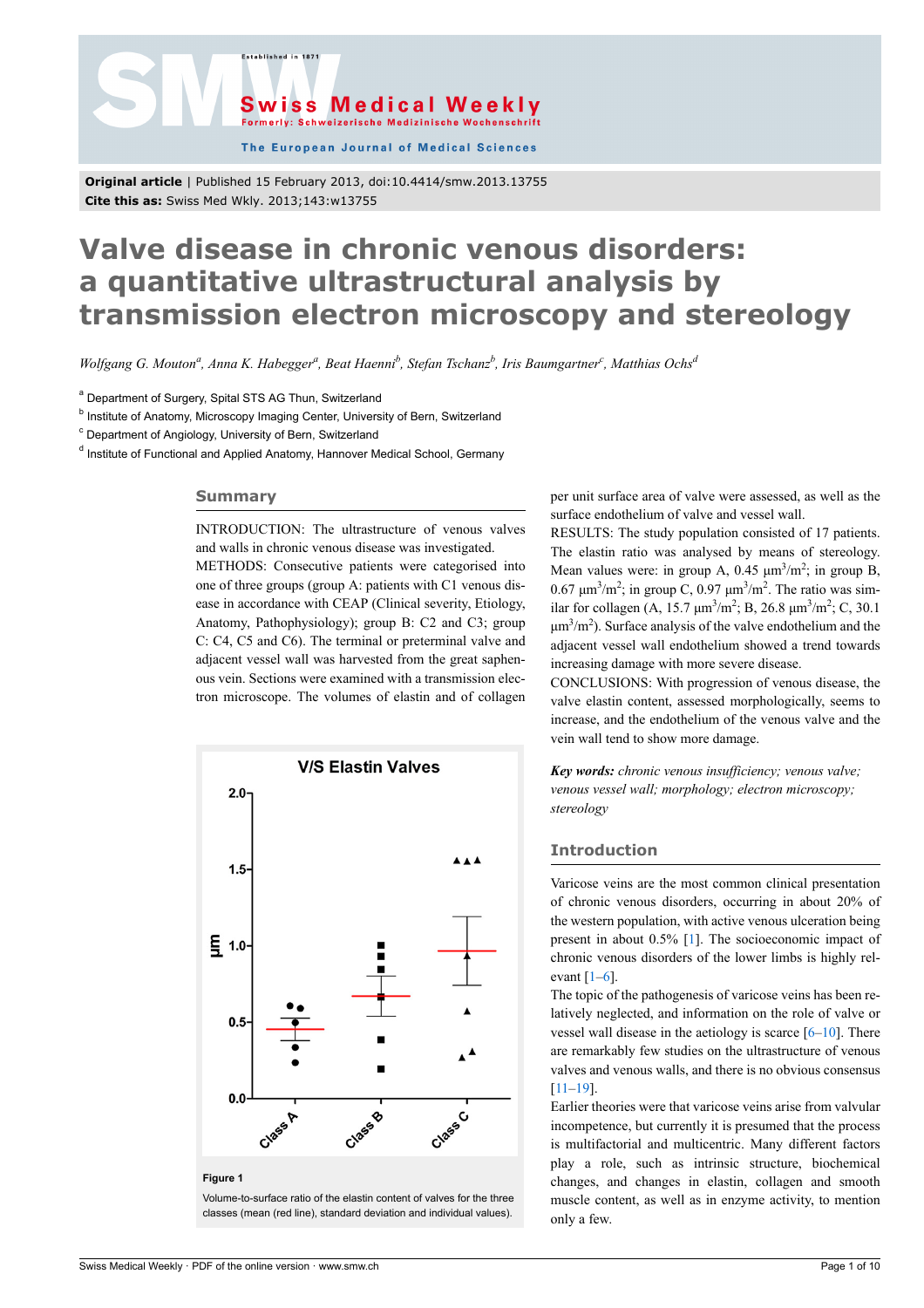To our knowledge, changes in the elastin and collagen content of varicose veins with increasingly progressive disease has not been investigated, particularly not in the valves, and changes in the endothelium of the venous valve and vessel wall have not been compared. Venous valves become more insufficient with increasing diameter of the vein, and additional insufficiency of the valve may be expected with progressive disease on the basis of diminishing elastin content and subsequent decreased mechanical function. It was, therefore, our aim to investigate venous valves in a systematic manner, with emphasis on the ultrastructure, in order to gain a greater understanding of the pathogenesis of venous valve disease and subsequently to optimise current therapies.

## **Material and methods**

The study was approved by the local ethics committee. Informed consent was obtained from all patients. The patients included were undergoing primary great saphenous vein (GSV) surgery for symptomatic chronic venous disorders, or undergoing arterial bypass surgery with GSV as graft material, at the Hospital of Thun. Each patient underwent



#### **Figure 2**

Volume-to-surface ratio of the collagen content of valves for the three classes (mean (red line), standard deviation and individual values).



#### **Figure 3**

Transmission electron microscopic image of the increasing content in elastin in valves from classes A to C. En: endothelial cells, El: elastin, Col: collagen. Magnification: 4400x.

duplex sonography before surgery, as part of the usual preoperative investigations (Acuson Aspen, Acuson Corporation, Mountain View CA, USA). Patients with postphlebitic changes in their proximal long saphenous vein and without compressibility were excluded from the study, as were those who were not willing to participate. The operations were performed in most cases under spinal anaesthesia, with some under general and a few under local anaesthesia. The groin was opened using a transverse incision. Absorbable suture material was used for the ligation (Vicryl, Ethicon Endo-Sugery, Johnson and Johnson Company, Spreitenbach, Switzerland). The insufficient part of the long saphenous vein was stripped from proximal to distal to avoid nerve injuries, and the specimen was taken with great care to minimise possible damage. The harvested vein was transferred to the appropriate medium for transmission electron microscopy and stereology. A consecutive series of patients were assigned to one of three groups on the basis of the clinical class of their chronic venous disorder. Group A consisted of patients without relevant chronic venous disorders (C0 and C1 in accordance with CEAP (Clinical severity, Etiology, Anatomy, Pathophysiology)), group B represented early stage chronic venous disorders, corresponding to C2 and C3, and group C had advanced venous disease, corresponding to C4, C5 and C6 [[6](#page-4-1), [18](#page-5-1)]. The number of patients needed was determined before the start of the study to be at least five per group, corresponding to more than 20,000 electron microscopy observations altogether. In all patients, the proximal 2 cm of the GSV, including the terminal or preterminal valve at the confluence of the superficial inguinal veins, was harvested with the least possible mechanical damage.



#### **Figure 4**

Transmission electron microscopic image of endothelial damage on the valve surface with increasing severity from a to c: a) normal endothelial cells; b) swollen and necrotic appearance of the endothelial cells; c) denuded valve surface with absent endothelial cells. En: endothelial cells, BM: basal membrane. Magnification: 4400x.



#### **Figure 5**

Transmission electron microscopic image of endothelial damage on vessel wall surface near a valves surface with increasing severity from a to c: a) normal endothelial cells; b) drastically swollen and necrotic appearance of the endothelial cells, basal membrane is also swollen; c) denuded vessel wall surface with absent endothelial cells showing direct contact of the basal membrane with the vessel lumen. En: endothelial cells, BM: basal membrane. Magnification: 4400x.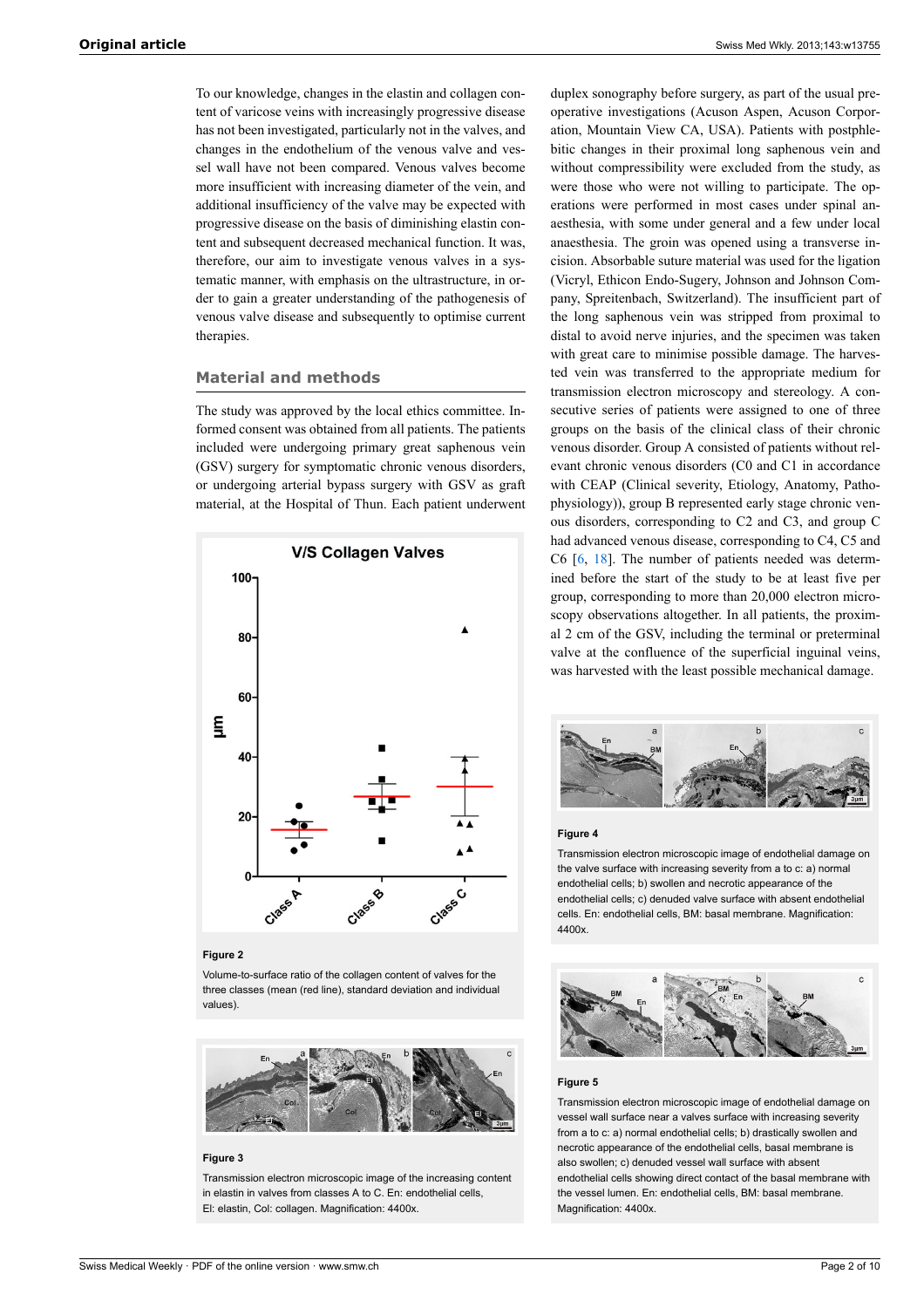C0-C1 control specimens were harvested from patients undergoing bypass surgery using the GSV (the proximal few centimetres are often too wide and therefore unsuitable for bypass surgery), or from patients who had symptomatic C1-C2 disease with isolated reflux in the confluence of the superficial inguinal veins and were undergoing high ligation and resection of the very proximal GSV only.

It was planned that at least five vein segments would be harvested for examination from each group. A morphologist performed a blinded qualitative and quantitative ultrastructural examination.

Between the 1st of January 2010 and the 28th of February 2011, 242 venous procedures on 242 legs were performed, including great and small saphenous vein procedures and re-do procedures, as well as operations for perforators and side branches. Of 132 primary great saphenous vein procedures, in only 17 procedures (12.8%) was a terminal or preterminal valve not clamped within 2 cm of the inguinal confluence of the superficial veins and therefore, as defined in the study protocol, usable as a specimen for microscopy.

## **Electron microscopy**

After resection of the venous valves, the vessel pieces were immersed in fixative that was prepared as follows: 1.5% paraformaldehyde (Fluka, Buchs, Switzerland) and 1.5% glutaraldehyde (Agar Scientific, Stansted, Essex, UK) in 0.15M HEPES (Fluka, Buchs, Switzerland) with an osmolarity of 830 mOsm/l and adjusted to a pH of 7.35. The solution was made in advance and stored in aliquots of 50 ml at –20 °C until used.

The specimens remained in the fixative at 4 °C for at least 24 hours before being further processed. They were then washed with 0.15 M HEPES twice for 5 minutes, postfixed with 1% OsO4 (SPI Supplies, West Chester, USA) in 0.1 M Na-cacodylate-buffer (Merck, Darmstadt, Germany) at 4 °C for 2 hours, washed with 0.05 M maleate-NaOH buffer (Merck, Darmstadt, Germany) three times for 5 minutes, and then stained in 0.5% uranyl acetate (Fluka, Buchs, Switzerland) in 0.05 M maleate-NaOH buffer at 4 °C for 2 hours. The tissue samples were then washed in 0.05 M maleate-NaOH buffer three times for 5 minutes and dehydrated in 70%, 80%, and 96% ethanol (Alcosuisse, Switzerland) for 15 minutes each at room temperature. Subsequently, samples were immersed in 100% ethanol (Merck, Darmstadt, Germany) three times for 10 minutes, in acetone (Merck, Darmstadt, Germany) twice for 10 min, and finally in acetone-epon (1:1) overnight at room temperature. The next day, specimens were embedded in epon (Fluka, Buchs, Switzerland) and left to harden at 60 °C for 5 days. Sections were produced using an ultramicrotome UC6 (Leica Microsystems, Vienna, Austria), first semithin sections (1 µm) for light microscopy, which were stained with a solution of 1% toluidine blue O (Merck, Darmstadt, Germany), and then ultrathin sections (70–80 nm) for electron microscopy.

The latter were mounted on 200 mesh copper grids and stained with a tannic acid-uranyl acetate (TU) solution prepared as follows [[20\]](#page-5-2): 0.2 g of tannic acid (Merck, Darmstadt, Germany) and 0.5 g paranitrophenol (Merck, Darmstadt, Germany) were dissolved completely in 35 ml of distilled water with the aid of heat [\[20](#page-5-2)]. Paranitrophenol

was used in order to prevent contamination. After cooling, 0.3 ml of 5% uranyl acetate was added to this solution. The reagent thus obtained was the staining solution. Thin sections were stained by floating them upon single drops of the TU solution for 15 minutes at room temperature. After a thorough rinse in distilled water, they were dried and then stained with lead citrate for 5 minutes by means of an ultrostainer (Leica Microsystems, Vienna, Austria). The TU-lead citrate method applied to thin sections stained intensely the central amorphous component of elastic fibres. Sections were then examined at a primary magnification of x4400 using a transmission electron microscope (CM12, Philips, Eindhoven) equipped with a digital camera (Morada, Soft Imaging System, Münster, Germany) and image analysis software (iTEM) [[21](#page-5-3), [22\]](#page-5-4).

#### **Stereology**

Images were captured on a systematically aligned quadrant for subsampling [[21\]](#page-5-3). The tissue compartments of the valves and their surface-related distribution were quantitatively estimated by means of point and line grids superimposed over the digital images. STEPanizer software was used for image handling, test system generation and hit count recording [\[22](#page-5-4)]. Quantification in microscopy should always be done with reference to the containing space in order to obtain absolute values. Ignoring this inevitably yields densities only and comparing densities can cause substantial bias and misinterpretation ("reference trap") [[23,](#page-5-5) [24\]](#page-5-6). Biopsy material inherently lacks the information about the reference space from which it was taken. To circumvent this problem, volume estimations were related to the surface area of valves and vessel walls abutting the vessel lumen, thus providing an internal reference (volumeto-surface ratio). Volume was estimated by counting points hitting the relevant tissue component, and surface area was assessed by counting intersections of test lines with the vessel border. The resulting volume-to-surface ratio can also be interpreted as the arithmetic mean thickness of a tissue component per unit vessel wall surface.

In valves, the following components were assessed: volume of elastin per unit surface area of valve [V/S elastin/valve], volume of collagen [V/S collagen/valve] and volume of all other components comprising endothelial cells and the extracellular space. In both valves and adjacent wall regions, the proportion of the surface area facing the vessel lumen was classified according to the ultrastructural preservation of the overlying endothelial cells. The classification was: endothelial cells with normal ultrastructural appearance; endothelial cells showing signs of swelling and/or necrosis; or denuded areas with completely missing endothelium.

Data were compared statistically using a two-tailed student's t-test and Kruskal Wallis and Dunn *post-hoc* test.

## **Results**

The study population consisted of 17 patients; 11 were female and 6 male. The overall average patient age (range) was 46.5 (22–74) years. The average age in group A was 37.6 (22–63) years, in group B 43.2 (29–60) years and in group C 57.0 (32–74) years. Group A consisted of three fe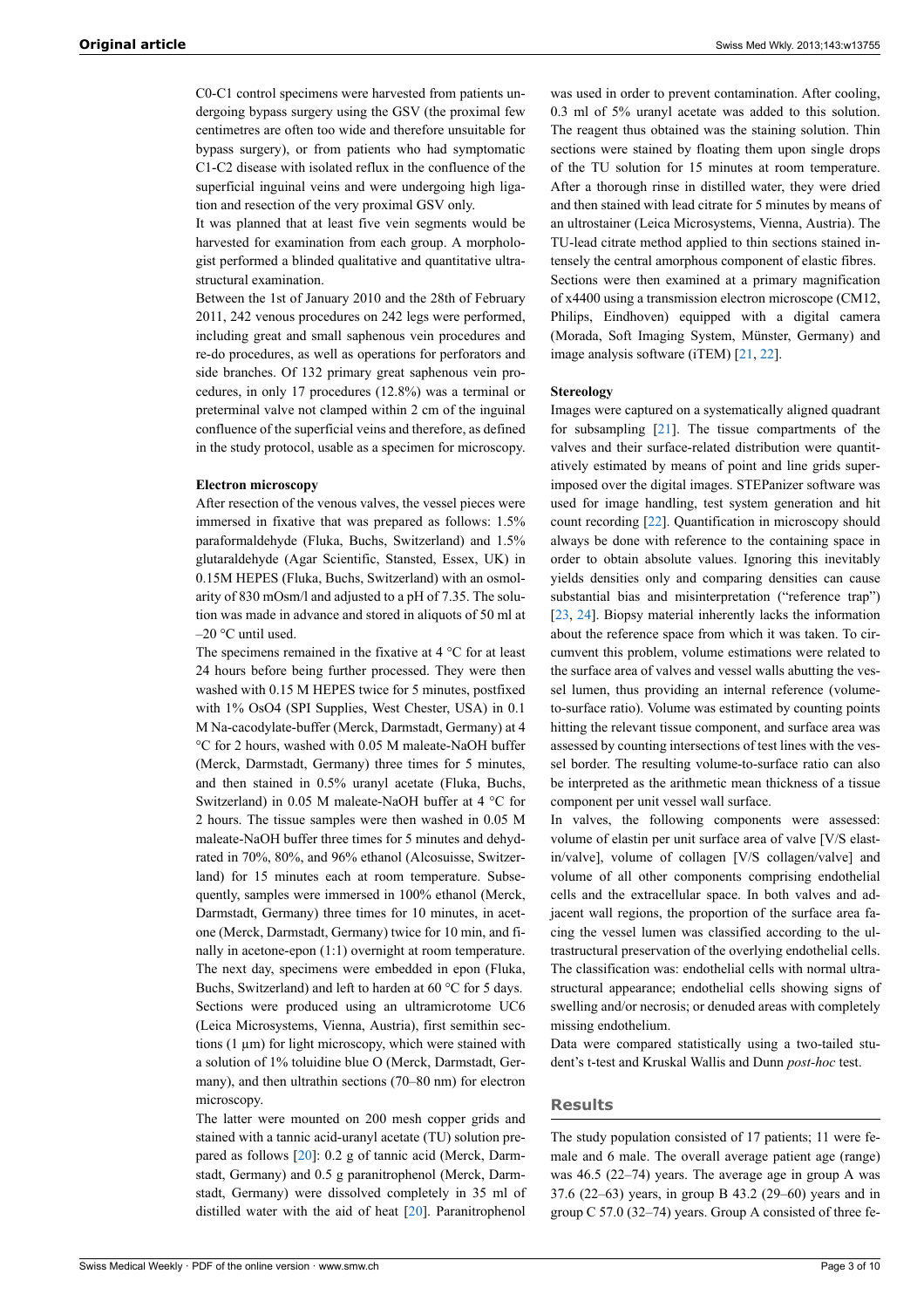male and two male patients, group B of three female and three male patients, and group C of five female patients and one male patient. Cardiovascular risk factors were present in three patients in group B and three in group C, but none in group A. There were no surgical complications other than haematoma not leading to revision, which is often observed. Patient demographics, including cardiovascular risk factors, are listed in table 1.

## **Qualitative ultrastructural findings**

The elastin and collagen content within valves seemed to differ between group A, group B and group C (figs 1 and 2), although this required confirmation from a formal quantitative analysis using stereology. The fine structure of the vascular endothelium showed areas of normal appearance, areas with swelling and necrosis, as well as areas with absent endothelial cells and a denuded basement membrane, in both valves and vessel walls (figs 3–5). Differences in the degree of damage between groups could not be judged unambiguously on a purely qualitative basis.



#### **Figure 6**

Surface analysis of the endothelium of the valve in the three classes of venous disease (A: minimal; B: early stage; C: advanced).



## **Figure 7**

Surface analysis of the endothelium of the vessel wall in the three classes of venous disease (A: minimal; B: early stage; C: advanced).

#### **Stereology**

Stereological data is summarised in figures 1–7. Stereological analysis of the valves gave mean values for the volume-to-surface ratio of elastin of 0.45  $\mu$ m<sup>3</sup>/ $\mu$ m<sup>2</sup> in group A, 0.67  $\mu$ m<sup>3</sup>/ $\mu$ m<sup>2</sup> in group B and 0.97  $\mu$ m<sup>3</sup>/ $\mu$ m<sup>2</sup> in group C (fig. 1). Although the trend of the means indicated a clear increase in elastin content per unit surface area, this was not statistically significant owing to large interindividual variation with a limited number of patients per group. A similar relation was found for the volume-to-surface ratio of collagen  $(15.7 \text{ }\mu\text{m}^3/\text{ }\mu\text{m}^2)$  in group A, 26.8  $\mu\text{m}^3/\text{ }\mu\text{m}^2$  in group B, 30.1  $\mu$ m<sup>3</sup>/ $\mu$ m<sup>2</sup> in group C; fig. 2). For both elastin and collagen content, the group means roughly doubled from group A to group C.

Surface analysis of the valve endothelium showed a trend towards more severe damage with disease progression from group A (94.2% normal, 3.0% swollen/necrotic, 2.8% absent) to group B (81.1% normal, 7.9% swollen/necrotic, 11.0% absent) to group C (71.7% normal, 4.7% swollen/ necrotic, 23.6% absent) (fig. 6). In particular, a decrease in normal endothelium was accompanied by an increase in absent endothelium from group A to group C.

The endothelium of the vessel wall adjacent to the valve was best preserved in group A (92.0% normal endothelial surface,  $6.1\%$  swollen/necrotic endothelial surface,  $1.9\%$ absent endothelial surface), whereas the degree of damage was slightly higher in group B (65.2% normal, 8.5% swollen/necrotic, 26.4% absent) and higher again in group C  $(71.6\%$  normal,  $7.2\%$  swollen/necrotic,  $21.1\%$  absent) (fig. 7).

Because of high variation within groups and a small number of patients per group, the differences did not reach statistical significance. However, a clear trend towards a decrease in normal, and an increase in absent, endothelium from group A to groups B and C was apparent.

## **Discussion**

In our study, progression of the venous disease did not correlate with a reduction in the elastin content within the venous valve. For both elastin and collagen content, the group means roughly doubled from group A to group C. This could be a sign that valve disease plays a smaller role than vessel wall disease in the development of chronic venous insufficiency, but because of the small number of patients there is not enough supportive data to allow firm conclusions.

In our study we also observed that the endothelium of venous valves and the vein wall tends to show increasing degenerative changes with progressive severity of venous disease. The endothelium of the valve did not show more degenerative changes than the endothelium of the wall.

In a previous recent study, the great and small saphenous veins of 13 patients (10 patients with primary varicose

| Table 1: Patient demographics. |               |              |                          |
|--------------------------------|---------------|--------------|--------------------------|
| Group                          | Gender (n)    | Age (years)  | Risk factors (n)         |
|                                | Male - female | Mean (range) | None - one - two or more |
| A                              | $2 - 3$       | 37.6 (22-63) | $5 - 0 - 0$              |
| B                              | $3 - 3$       | 43.2 (25-60) | $3 - 1 - 2$              |
| С                              | 1 - 5         | 57.0 (32-74) | $3 - 2 - 1$              |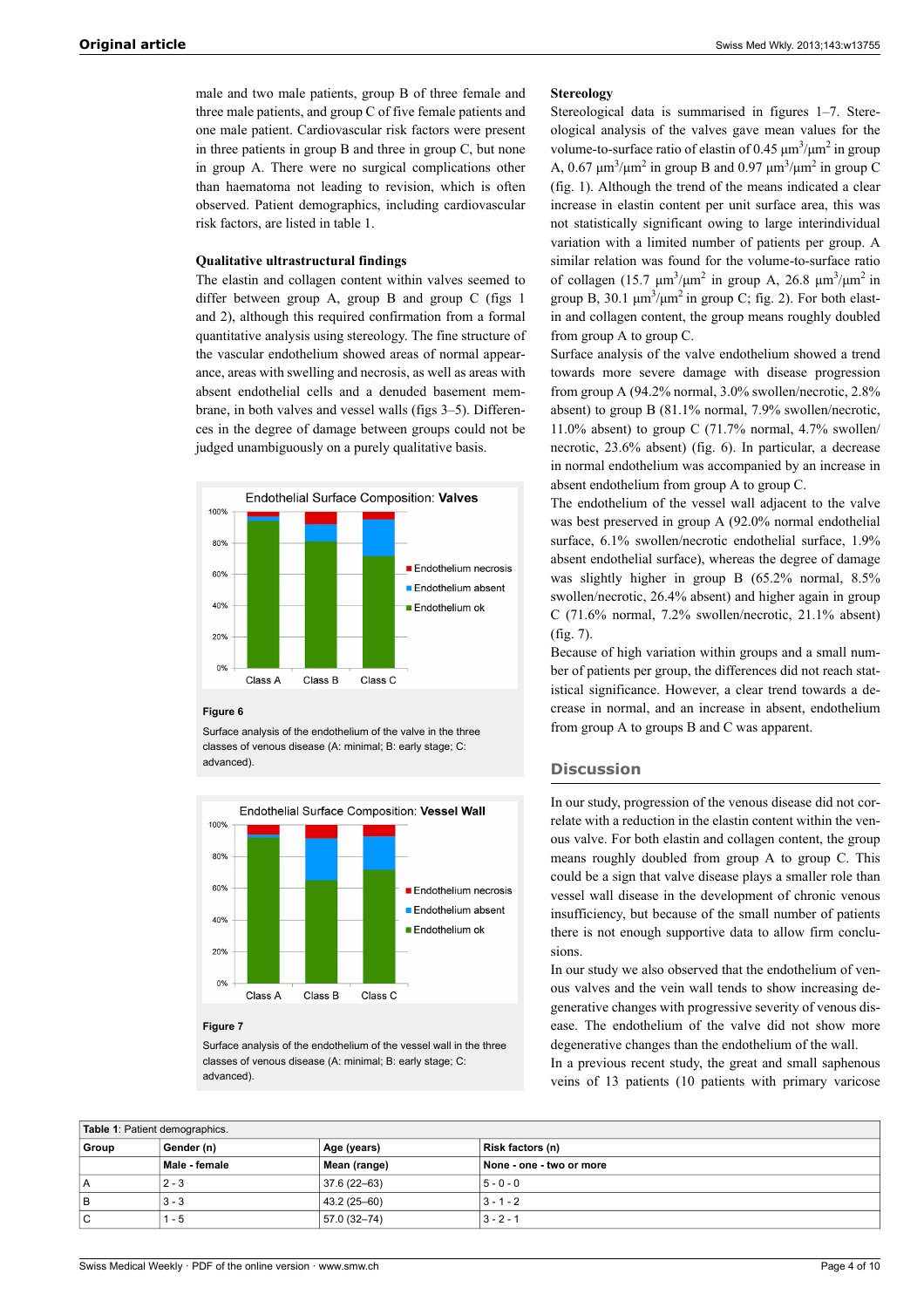veins, 3 trauma patients without clinical evidence of varicose veins) were assessed using a transmission electron microscope. Hypertrophy, elongation and invagination of the intima was observed in the veins of the varicose vein patients, as compared with the GSV segments of the trauma patients (normal controls) [\[12](#page-4-4)]. In another recent study, the GSV in two different age groups (26–35 years and 36–45 years) was compared using transmission electron microscopy. It was concluded that morphological changes increase with increasing age of the patient [[17\]](#page-5-7). These two studies suggest that ultrastructural degenerative changes seen with transmission electron microscopy increase with age and with the presence of venous insufficiency.

In our study we compared the changes in the endothelium of the venous valve and vessel wall in three groups with increasing severity of venous disease (CEAP class), and we too observed increasing degenerative changes with progression of disease. According to our results, the endothelia of the valve and of the vessel wall change in a similar, degenerative manner with the progression of the venous disease.

<span id="page-4-0"></span>Like arteries, veins suffer pressure changes, but they are of course smaller pressure changes than in the arterial system. Venous pressure changes especially between the supine and erect positions. But according to our results, the endothelia of both the venous valves and the vessel wall alter degeneratively.

There were several limitations to the study. Firstly, during resection of the specimen, minimal damage to at least the adventitia was unavoidable, and this may have caused difficulties in defining the adventitia under the transmission electron microscope. Although the endothelium of the valve and the vessel wall could be examined and compared, it was difficult to define the adventitia of the wall and, therefore, a reliable calculation of the surface to volume ratio within the wall was unfortunately not possible.

<span id="page-4-2"></span><span id="page-4-1"></span>The small number of specimens was another limitation. Only the proximal part of the vein and the terminal and preterminal valves were investigated. According to the Bonn Vein Study [\[25](#page-5-8)], less than 10% of the middle European adult population show no signs of venous disease (C0 according to CEAP), these being mainly very young people. Our planned C0 and C1 specimens (group A) were, in fact, mild C2 specimens (with more severe C2 and C3 in group B). These specimens came from relatively young patients. Some were undergoing arterial reversed-GSV bypass surgery where the proximal centimetre of the GSV was too large in diameter to match the distal anastomosis and was therefore resected and harvested. Some came from young symptomatic patients from who worked in the standing position. These patients had proximal GSV valve insufficiency (Hach1) and underwent high ligation with resection of the proximal few centimetres of the GSV only and were, as mentioned above, therefore close to group B patients. Obtaining an ideal C0 specimen was not possible in this study. As expected, the average age increased from group A to B to C. It would have been ideal to have the same average age in every group.

<span id="page-4-4"></span><span id="page-4-3"></span>Finally, using electron microscopy, we studied the amount of elastin, but not conformational or structural changes in the elastin. The latter changes are of course likely to play a pathophysiological role in varicose veins.

In summary we conclude that with progression of venous disease the valve elastin content, as assessed morphologically, seems to increase, and the endothelium of the venous valve and the vein wall tend to show more damage. On an ultrastructural level, venous valve and vessel wall endothelia may degenerate in a similar way with the progression of the venous disease.

#### **Acknowledgement:** We are grateful for the technical support of Mrs E. Yao.

**Funding / potential competing interests:** This study was peer-reviewed and funded by the Schweizerischer Nationalfonds (SNF), Bern, Switzerland. The project number is 32003B\_127436. No other potential conflict of interest relevant to this article was reported.

*Correspondence: Wolfgang G. Mouton, MD, Department of Surgery, Spital STS AG, CH-3600 Thun, Switzerland, [Wolfgang.Mouton\[at\]spitalstsag.ch](mailto:Wolfgang.Mouton@spitalstsag.ch)*

## **References**

- 1 Golledge J, Quigley FG. Pathogenesis of varicose veins. Eur J Vasc Endovasc Surg. 2003;25(4):319–24.
- 2 Bergan JJ, Schmid-Schönbein GW, Coleridge Smith PD, Nicolaides AN, Boisseau MR, Eklof B. Chronic venous disease. N Engl J Med. 2006;3;355(5):488–98.
- 3 Lim CS, Davies AH. Pathogenesis of primary varicose veins. Br J Surg. 2009;96(11):1231–42.
- 4 Karathanos Ch, Sfyroeras G, Drakou A, Roussas N, Exarchou M, Kyriakou D, et al. Superficial vein thrombosis in patients with varicose veins: role of thrombophilia factors, age and body mass. Eur J Vasc Endovasc Surg. 2012;43(3):355–8.
- 5 Evans CJ, Fowkes FG, Ruckley CV, Lee AJ. Prevalence of varicose veins and chronic venous insufficiency in men and women in the general population: Edinburgh Vein Study. J Epidemiol Community Health. 1999;53(3):149–53.
- 6 Meissner MH, Gloviczki P, Bergan J, et al. Primary chronic venous disorders. J Vasc Surg. 2007;46(Suppl S):54S–67S.
- 7 Leu HJ. Morphology of chronic venous insufficiency light and electron microscopic examinations. Vasa. 1991;20(4):330–42.
- 8 Sales CM, Rosenthal D, Petrillo KA, Jerivs HS, Matsuura J, Clark MD, et al. The Valvular Apparatus in Venous Insufficiency: A Problem of Quantity? Ann Vasc Surg. 1998;12(2):153–5.
- 9 Schweighofer G, Mühlberger D, Brenner E. The anatomy of the small saphenous vein: fascial and neural relations, saphenofemoral junction and valves. J Vasc Surg. 2010;51(4):982–9.
- 10 Mühlberger D, Morandini L, Brenner E. Venous valves and major superficial tributary veins near the saphenofemoral junction. J Vasc Surg. 2009;49(6):1562–69.
- 11 Sayer GL, Smith PD. Immunocytochemical characterisation of the inflammatory cell infiltrate of varicose veins. Eur J Vasc Endovasc Surg. 2004;28(5):479–83.
- 12 Wali MA, Eid RA. Intimal changes in varicose veins: an ultrastructural study. J Smooth Muscle Res. 2002;38(3):63–74.
- 13 Sansilvestri-Morel P, Rupin A, Badier-Commander C, Kern P, Fabiani JN, Verbeuren TJ, et al. Imbalance in the synthesis of collagen type I and collagen type III in smooth muscle cells derived from human varicose veins. J Vasc Res. 2001;38(6):560-8.
- 14 Seydewitz V, Staubesand J. Calcium determination, enzyme biochemical and electron microscopy studies of saphenous veins in patients with coronary sclerosis or varicose veins. Z Gesamte Inn Med. 1990;15;45(4):96–100.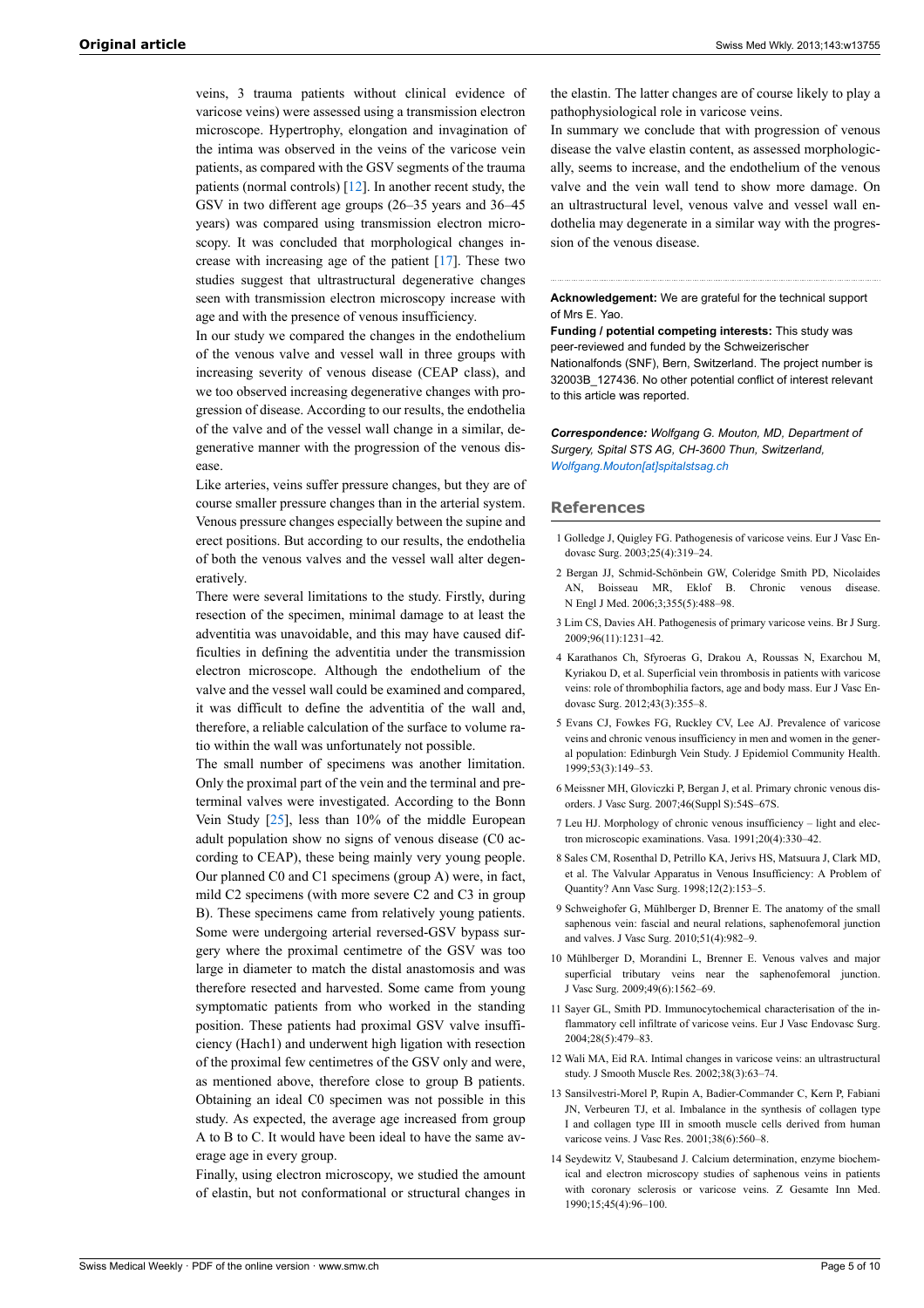- <span id="page-5-3"></span>15 Takase S, Bergan JJ, Schmid-Schönbein G. Expression of adhesion molecules and cytokines on saphenous veins in chronic venous insufficiency. Ann Vasc Surg. 2000;14(5):427–35.
- <span id="page-5-4"></span>16 Pascarella L, Schmidt-Schoenbein GW, Bergan J. An animal model of venous hypertension: the role of inflammation in venous valve failure. J Vasc Surg. 2005;41(2):303–11.
- <span id="page-5-7"></span><span id="page-5-5"></span>17 Aunapuu M, Arend A. Histopathological changes and expression of adhesion molecules and laminin in varicose veins. Vasa. 2005;34(3):170–5.
- <span id="page-5-6"></span><span id="page-5-1"></span>18 Leu AJ, Leu HJ, Franzeck UK, Bollinger A. Microvascular changes in chronic venous insufficiency – a review. Cardiovasc Surg. 1995;3(3):237–45.
- <span id="page-5-8"></span><span id="page-5-0"></span>19 Porter JM, Moneta GL. International Consensus Committee on Chronic Venous Disease: reporting standards in venous disease: an update. J Vasc Surg. 1995;21(4):635–45.
- <span id="page-5-2"></span>20 Kajikawa K, Yamaguchi T, Katsuda S, Miwa A. An improved electron stain for elastic fibers using tannic acid. J Electron Microsc (Tokyo). 1975;24(4):287–9.
- 21 Cruz-Orive LM, Weibel ER. Sampling designs for stereology. J Microsc. 1981;122(Pt 3):235–57.
- 22 Tschanz SA, Burri PH, Weibel ER. A simple tool for stereological assessment of digital images: the STEPanizer. J Microsc. 2011;243(1):47–59.
- 23 Braendgaard H, Gundersen HJ. The impact of recent stereological advances on quantitative studies of the nervous system. J Neurosci Methods. 1986;18(1-2):39–78.
- 24 Wulfsohn D, Nyengaard JR, Tang Y. Postnatal growth of cardiomyocytes in the left ventricle of the rat. Anat Rec A Discov Mol Cell Evol Biol. 2004;277(1):236–47.
- 25 Rabe E, Pannier-Fischer F, Bromen K, Schuldt K, Stang A, Poncar Ch, et al. Bonner Venenstudie der Deutschen Gesellschaft für Phlebologie – Epidemiologische Untersuchung zur Frage der Häufigkeit und Ausprägung von chronischen Venenkrankheiten in der städtischen und ländlichen Wohnbevölkerung. Phlebologie. 2003;32;1–14. German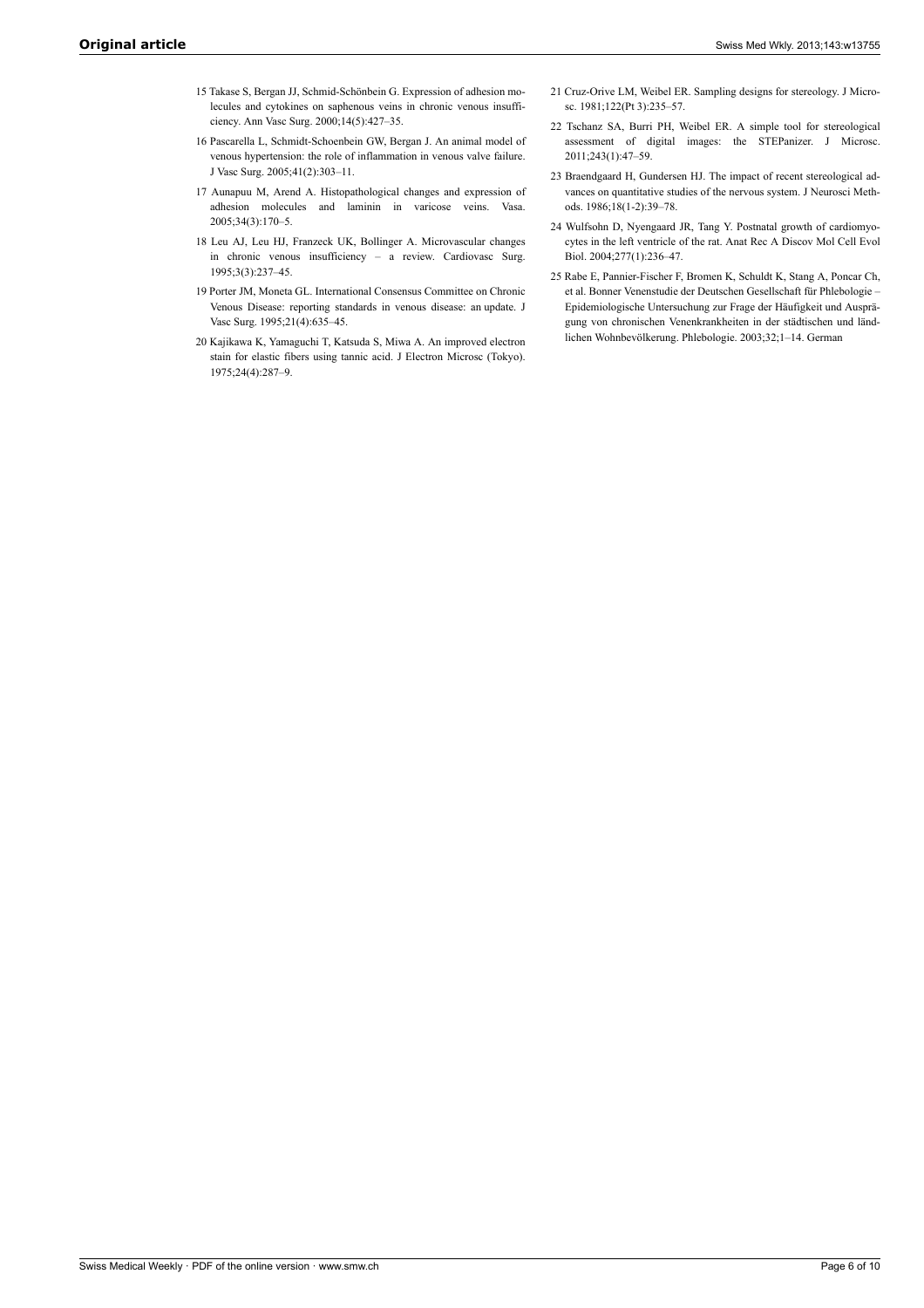## **Figures (large format)**



## **Figure 1**

Volume-to-surface ratio of the elastin content of valves for the three classes ■(mean (red line), standard deviation and individual values)■.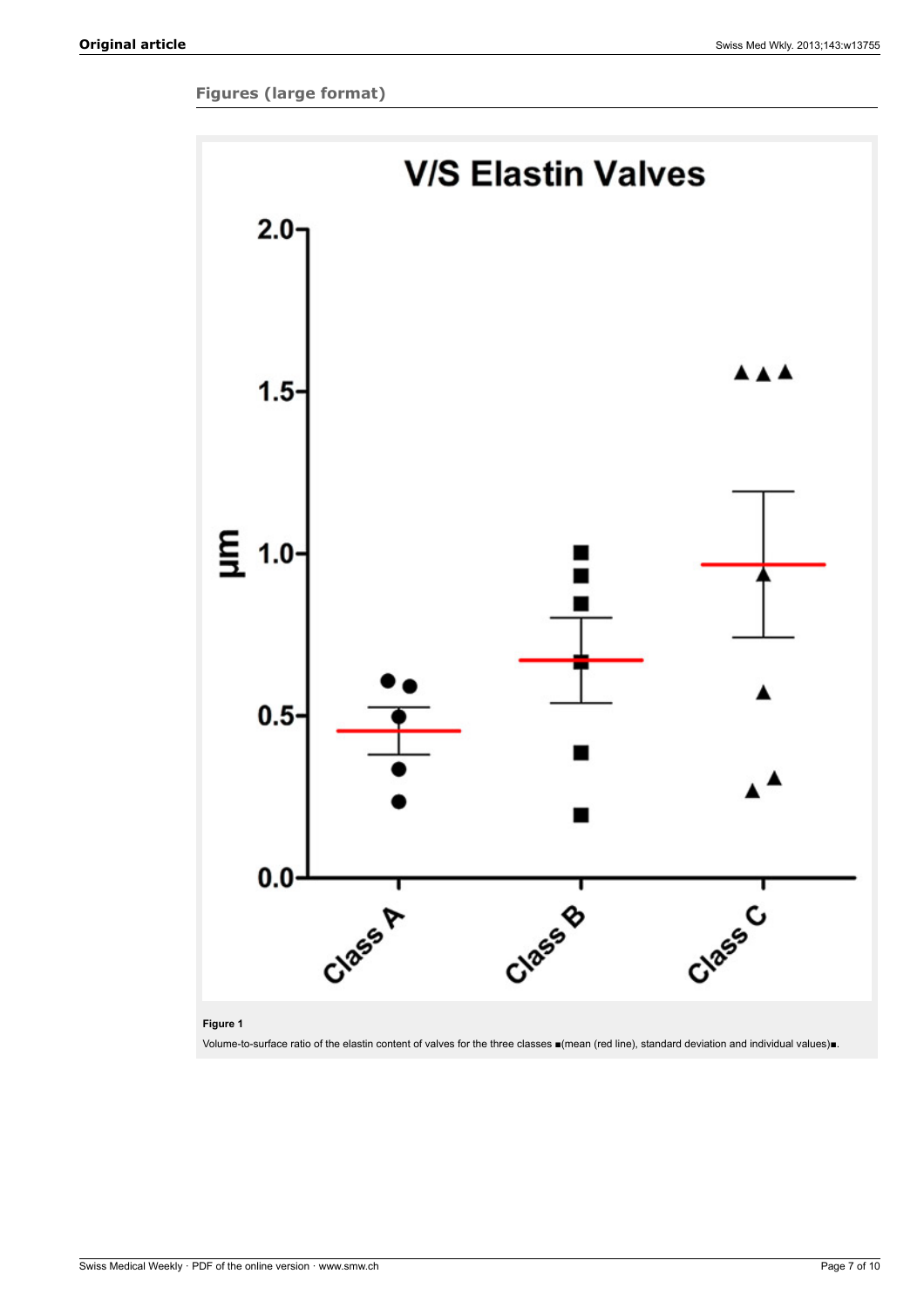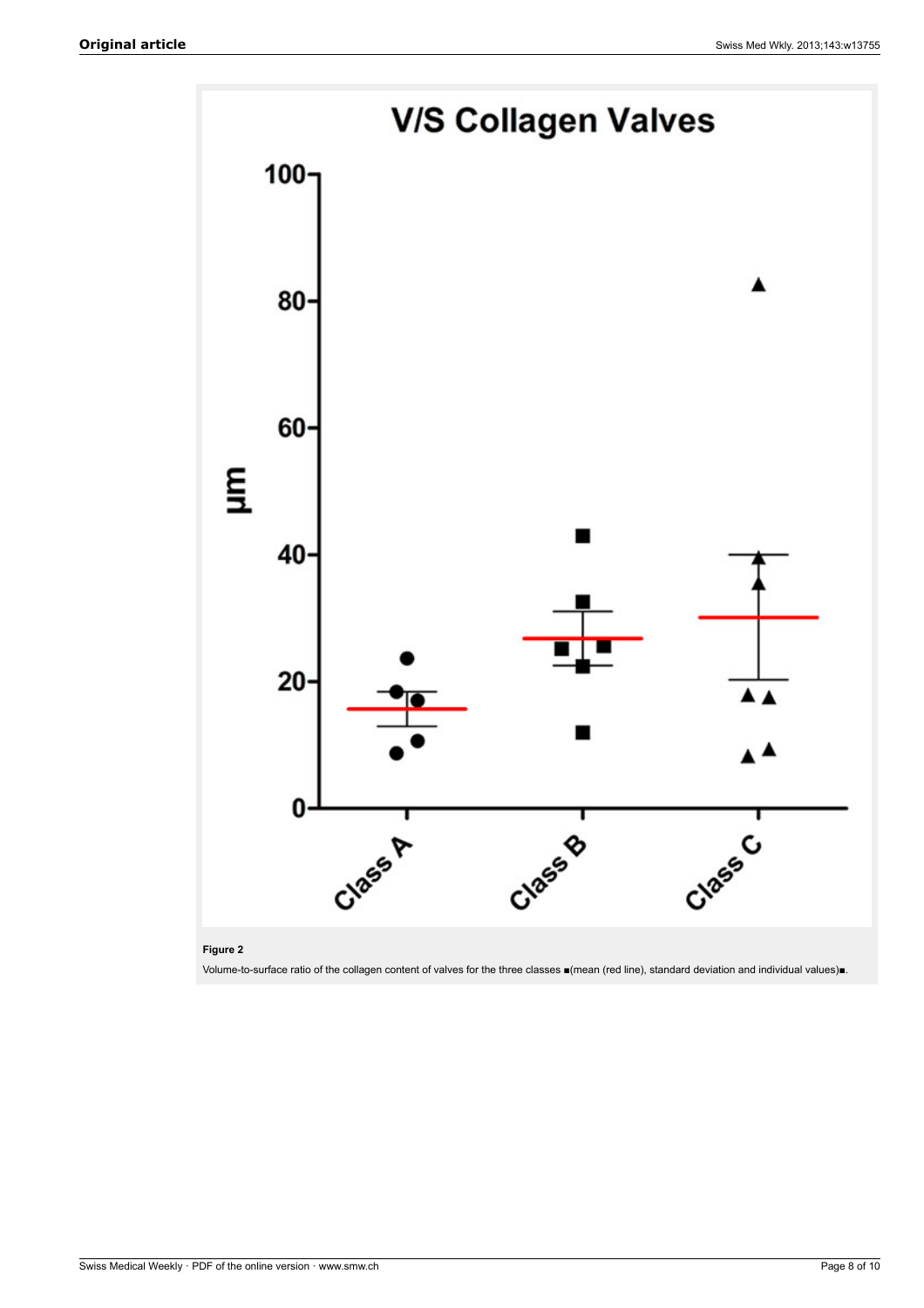

#### **Figure 3**

Transmission electron microscopic image of the increasing content in elastin in valves from classes A to C. En: endothelial cells, El: elastin, Col: collagen. Magnification: 3400x.



## **Figure 4**

Transmission electron microscopic image of endothelial damage on the valve surface with increasing severity from a to c: a) normal endothelial cells; b) swollen and necrotic appearance of the endothelial cells; c) denuded valve surface with absent endothelial cells. En: endothelial cells, BM: basal membrane. Magnification: 3400x.



#### **Figure 5**

Transmission electron microscopic image of endothelial damage on vessel wall surface near a valves surface with increasing severity from a to c: a) normal endothelial cells; b) drastically swollen and necrotic appearance of the endothelial cells, basal membrane is also swollen; c) denuded vessel wall surface with absent endothelial cells showing direct contact of the basal membrane with the vessel lumen. En: endothelial cells, BM: basal membrane. Magnification: 3400x.